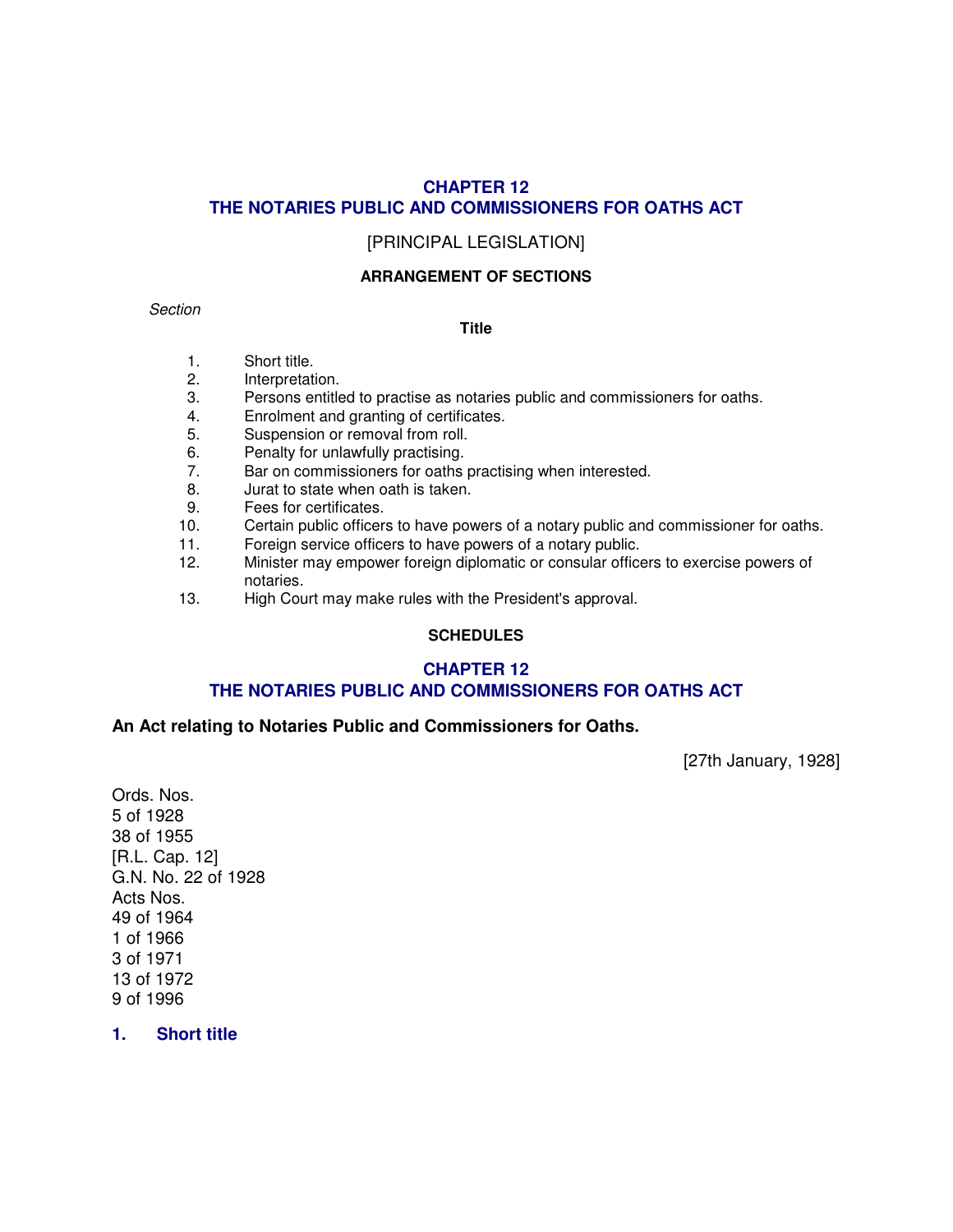This Act may be cited as the Notaries Public and Commissioners for Oaths Act.

# **2. Interpretation**

In this Act, unless the context requires otherwise–

 **"practise as a commissioner for oaths"** means perform, mutatis mutandis, the functions and duties commonly performed by a commissioner for oaths in England;

 **"practise as a notary public"** means perform, mutatis mutandis, the functions and duties commonly performed by a notary public in England;

 **"roll"** means the roll of notaries public and commissioners for oaths kept by the Registrar of the High Court in accordance with the provisions of section 4.

# **3. Persons entitled to practise as notaries public and commissioners for oaths**

 (1) Any of the following persons shall, except as provided in subsection (2), be entitled to practise as a notary public and Commissioner for Oaths in Mainland Tanzania in accordance with the provisions of this Act and to levy fees in accordance with the First Schedule–

- (a) an advocate; and
- (b) a person entitled to practise as a notary public in England, Scotland, Northern Ireland or the Republic of Ireland.

 (2) The following persons shall not be entitled to practise as notaries public or commissioners for oaths–

- (a) any advocate who is suspended from practice until the period of suspension ends;
- (b) any person whose name is removed from the roll of advocates otherwise than at his own request, until his name is restored to the roll of advocates;
- (c) any person whose name is removed from the roll of notaries public and commissioners for oaths or who is suspended from practice as a notary public or commissioners for oaths in any reciprocating commonwealth country for professional misconduct, until his name is restored to the roll.

 (3) In this section the expression "advocate" has the same meaning as in the Advocates Act \*(1), and the expression "roll of advocates" means the roll of advocates kept by the Registrar of the High Court in accordance with the provisions of Part II of that Act.

# **4. Enrolment and granting of certificates**

 (1) Any person mentioned in section 3 who is entitled to practise as a notary public and commissioner for oaths shall, on application to the Registrar of the High Court and payment to him of the prescribed fee, and upon signing a roll to be kept by the Registrar, be granted a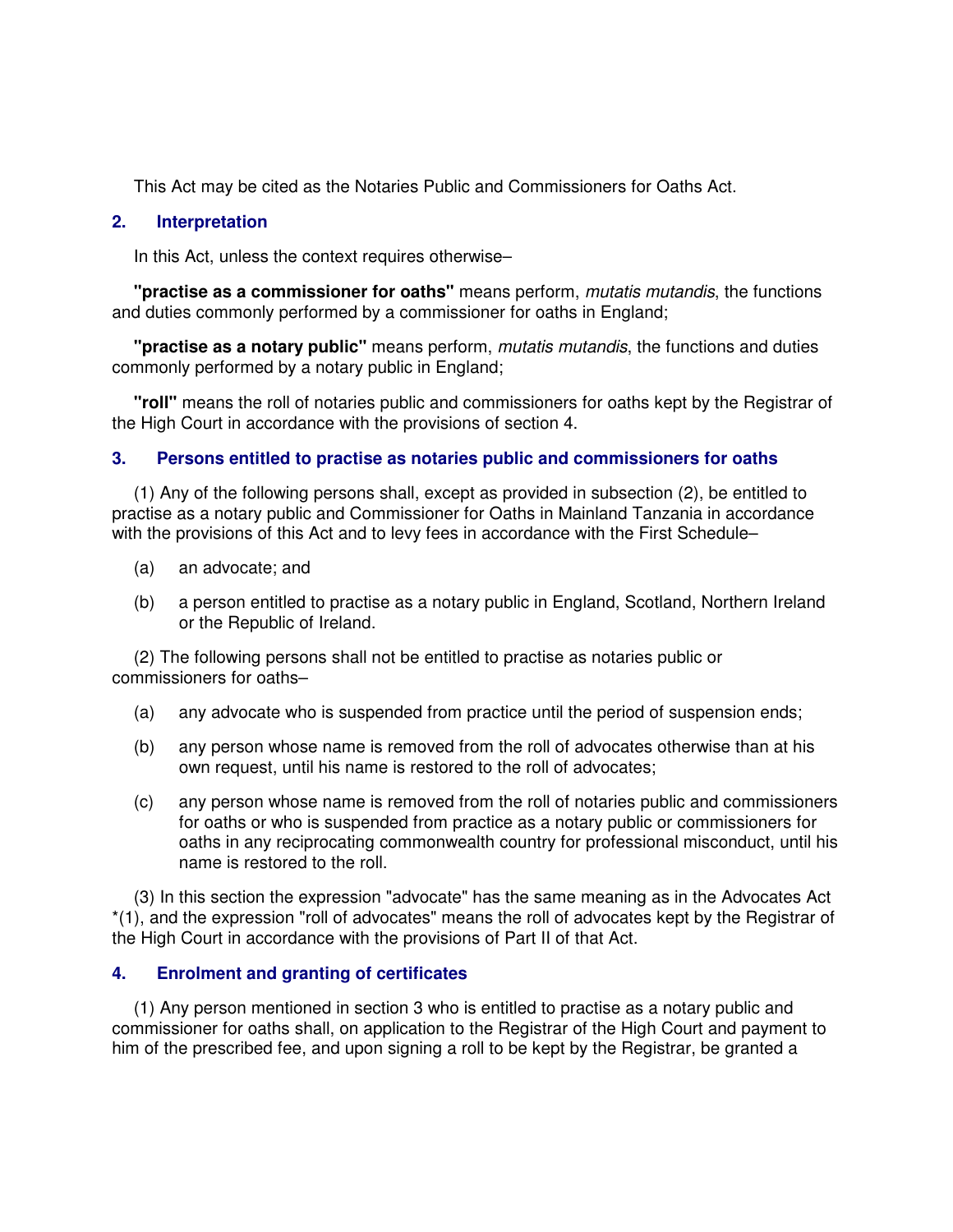certificate in the form in the Second Schedule, which certificate shall, subject to the provisions of section 5, entitle him to practise as a Notary Public and Commissioner for Oaths in Mainland Tanzania so long as it is in force.

 (2) Every certificate shall cease to be in force after the 31st December next following the date of issue, unless it is renewed.

 (3) Every certificate shall be renewed, by endorsement, upon the application of the holder and payment of the prescribed fee.

 (4) The granting of a certificate under this section and its renewal shall be recorded in the roll.

 (5) When a certificate granted under this section is lost, destroyed or mutilated it shall be replaced by a fresh certificate upon the application of the person entitled to it and payment of the prescribed fee.

#### **5. Suspension or removal from roll**

 (1) A notary public and commissioner for Oaths may be suspended from practising or his name may be removed from the roll by order of a judge of the High Court if he is guilty of unprofessional conduct or if he otherwise becomes a person who, under subsection (2) of section 3, would not be entitled to practise as a notary public or commissioner for oaths:

 Provided that no such order shall be made until the notary public and commissioner for Oaths has had opportunity of showing cause against such order.

 (2) Proceedings to suspend or remove from the roll the name of a notary public and commissioner for oaths shall be commenced by an application to a judge of the High Court in chambers for a rule to issue to the notary public and commissioner for oaths named to show cause why he should not be suspended or why his name should not be removed from the roll, as the case may be.

 (3) The application may be made by the Attorney-General or by the person aggrieved by the action of the notary public and commissioner for oaths complained against.

 (4) In the event of a notary public or commissioner for oaths being suspended from practice or his name being removed from the roll in proceedings under subsection (3), any certificate issued to him under the provisions of section 4 shall be deemed to be suspended for the duration of such period of suspension or, in the case of the removal of his name from the roll, to be cancelled.

 (5) Any person so suspended or whose name has been removed from the roll shall be at liberty to appeal against the order of suspension or removal of his name within thirty days of the making of the order to the Court of Appeal.

(6) Pending the hearing of the appeal, any person who has been suspended from practise or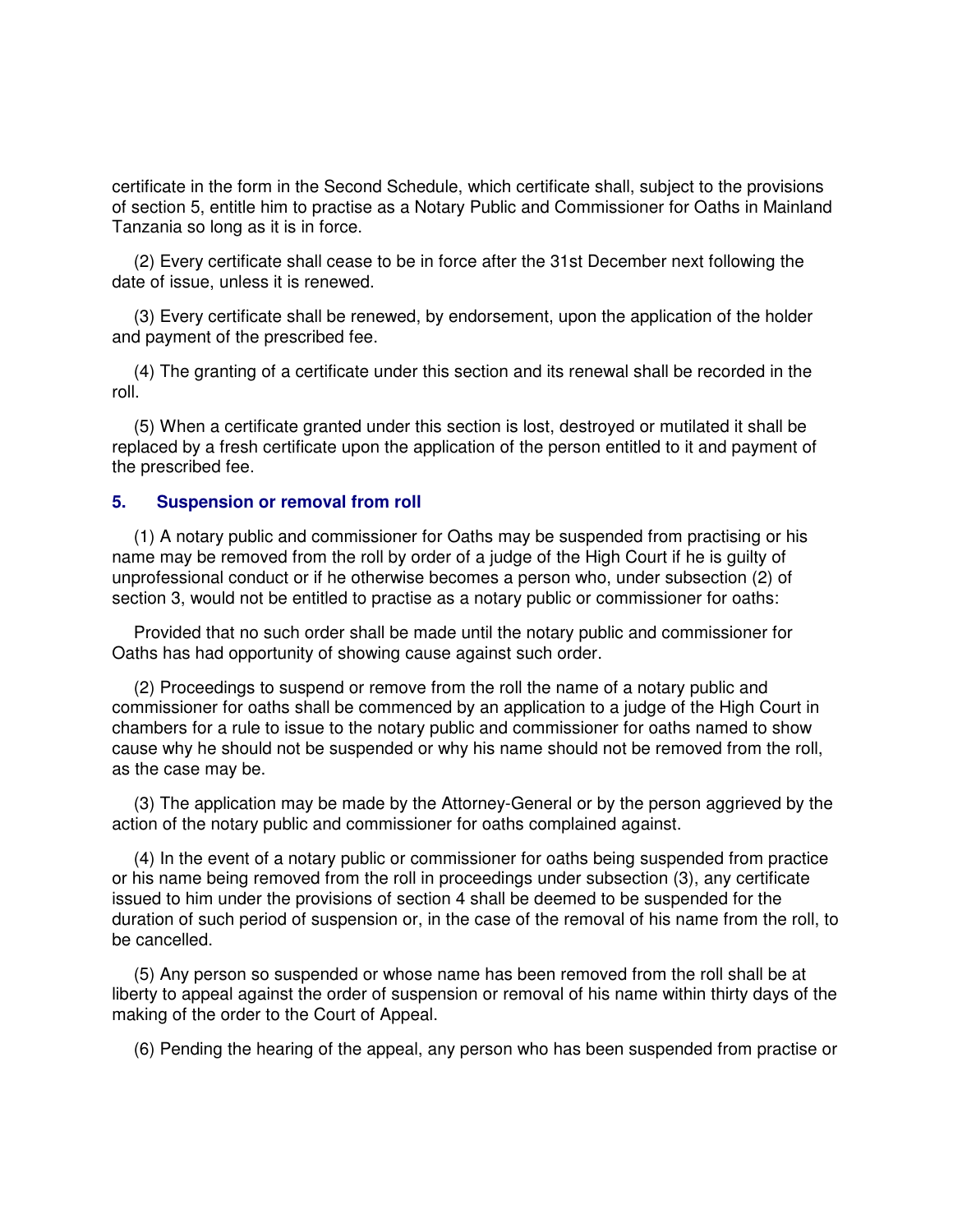whose name has been removed from the roll shall not be entitled to practise except where the period of suspension ends before the hearing of the appeal, in which event he shall be at liberty to resume his practice after the period of suspension has ended.

 (7) On appeal to the Court of Appeal, the Court may confirm or set aside the order appealed against or, in the case of an order of suspension, may vary the period and may make any incidental order that it may deem necessary.

 (8) The Registrar of the High Court shall send to the High Court of a reciprocating country a certified copy of every order (including orders made on appeal) made under or by virtue of this Act as to removing the name of any person from the roll, as to restoring the name of any person to the roll or as to suspending any person from practice.

 (9) In subsection (8), the expression "reciprocating commonwealth country" has the same meaning as in section 28 of the Advocates Act \*(2).

### **6. Penalty for unlawfully practising**

 (1) Subject to the provisions of section 10, any person who holds himself out to be a notary public or commissioner for oaths or receives any fee or reward as a notary public or commissioner for oaths, unless he holds a valid certificate granted under this Act, shall be guilty of an offence and liable to a fine not exceeding one thousand shillings and for a second or any subsequent offence to imprisonment for a period not exceeding six months or to a fine not exceeding two thousand shillings or to both.

 (2) Nothing in this section shall be construed as exempting any person from any prosecution under the provision of any other law to which he would otherwise be liable:

Provided that no person shall be punished twice for the same offence.

#### **7. Bar on commissioner for oaths practising when interested**

 No commissioner for oaths shall exercise any of his powers as a commissioner for oaths in any proceedings or matter in which he is advocate to any of the parties or in which he is interested.

#### **8. Jurat to state when oath is taken**

 Every notary public and commissioner for oaths before whom any oath or affidavit is taken or made under this Act shall state truly in the jurat of attestation at what place and on what date the oath or affidavit is taken or made.

### **9. Fees for certificates**

 (1) The fees in the Third Schedule are hereby prescribed for the matters set out in that schedule.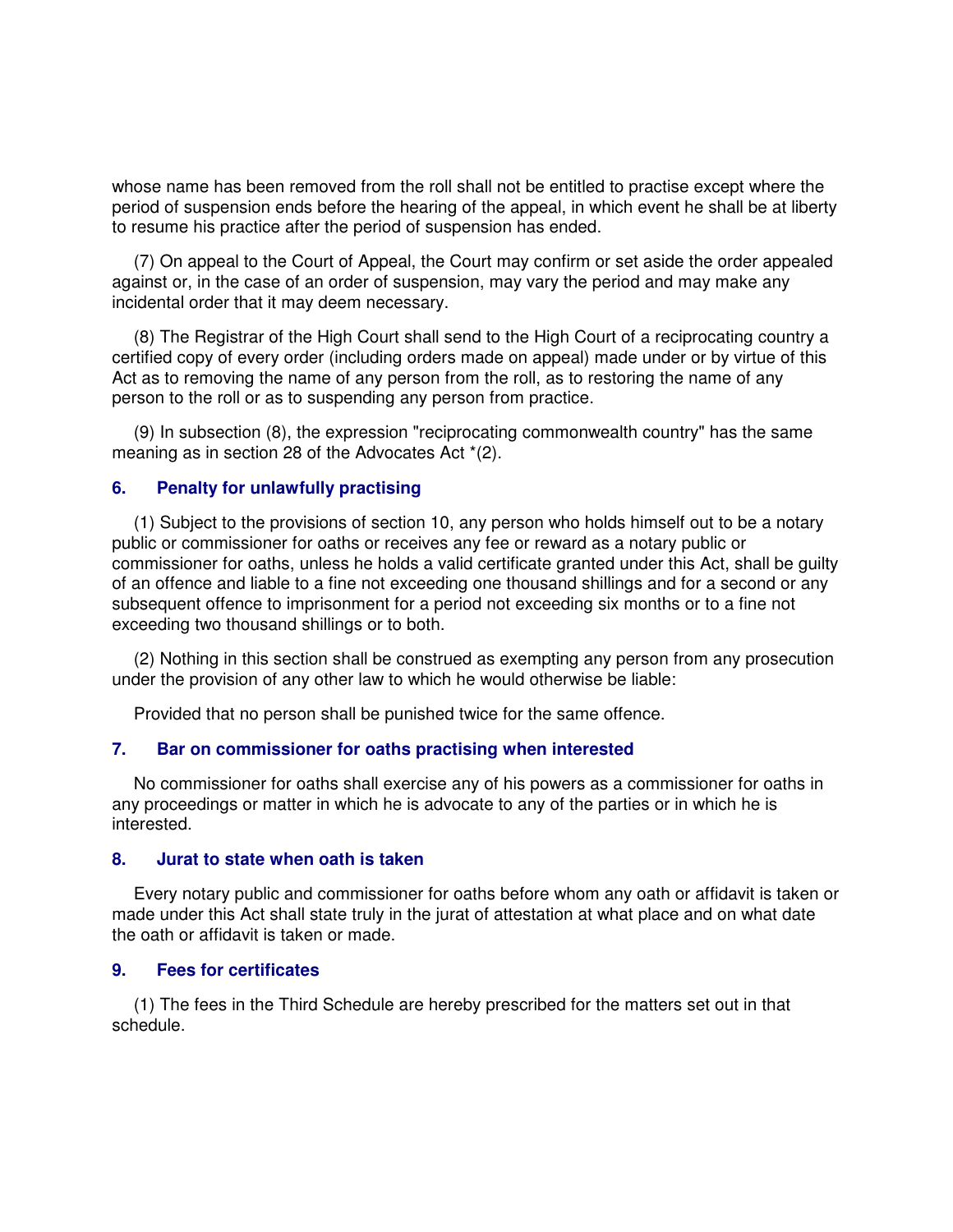(2) The High Court may by notice published in the Gazette amend the First Schedule.

# **10. Certain public officers to have powers of a notary public and commissioner for oaths**

 (1) Every officer to whom this section applies shall have the powers and duties of a notary public in respect of administering oaths, taking affidavits, attesting signatures and certifying copies of documents and shall also have all the powers and duties of a commissioner for oaths under this Act.

- (2) This section shall apply to–
- (a) any person employed by the Government of the United Republic and who, under the provisions of section 3 of the Advocates Act \*(3), is entitled to practise as an advocate of the High Court;
- (b) any person employed by the Tanzania Legal Corporation established by the Tanzania Legal Corporation (Establishment) Order, and who, under the provisions of section 3 of the Advocates Act, is entitled to practise as an advocate of the High Court;
- (c) the Registrar of the Court of Appeal, the Registrar of the High Court and every Deputy Registrar;
- (d) a magistrate;
- (e) an Administrative Officer in the service of the Government of the United Republic;

 (3) Any fee taken by an officer to whom this section applies for any matter under this Act shall be paid by such officer–

- (a) where such officer is an employee of the Tanzania Legal Corporation into the general revenue of that Corporation;
- (b) in any other case, into the general revenue of the United Republic.

# **11. Foreign service officers to have powers of a notary public**

 (1) Every foreign service officer exercising his functions in any country or place outside Tanzania may in that country or place administer any oath and take any affidavit, and also do any notarial act which any person entitled to practise as a notary public and commissioner for oaths in Tanzania can do in that part of Tanzania in which he is so entitled, and every oath, affidavit and notarial act administered, sworn or done by or before any such person shall be as effectual as if duly administered, sworn or done by or before any lawful authority in Tanzania.

 (2) Any document purporting to have affixed, impressed, or subscribed on or to it the seal or signature of any person authorised by this section to administer an oath in testimony of any oath, affidavit, or act being administered, taken, or done by or before him, shall be admitted in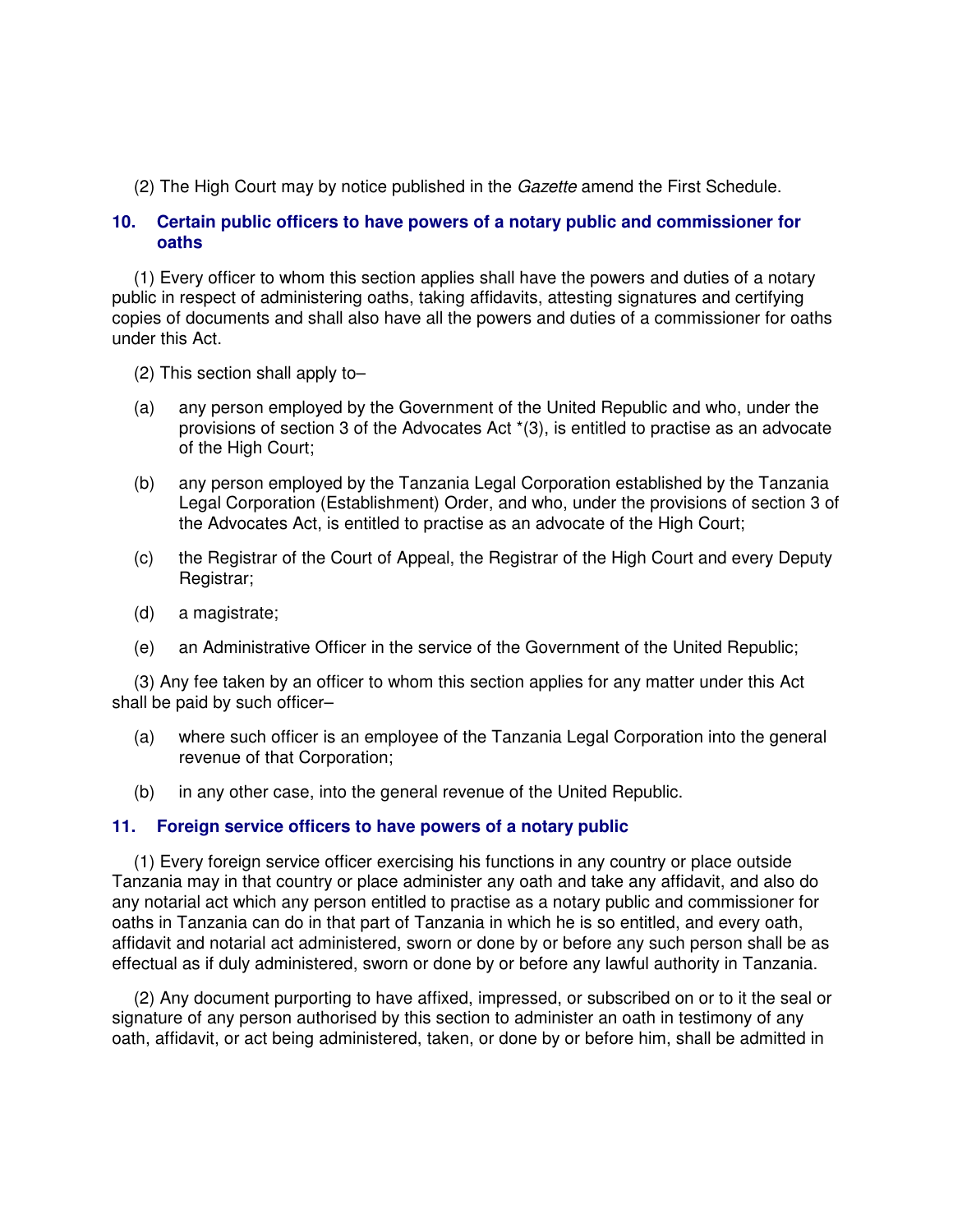evidence without proof of the seal or signature being the seal or signature of that person, or of the official character of that person.

(3) This section shall extend to Tanzania Zanzibar as well as to Mainland Tanzania.

# **12. Minister may empower foreign diplomatic or consular officers to exercise powers of notaries**

 (1) Where an arrangement is made between the Government of the United Republic and the Government of any other State that members of the diplomatic, consular or other foreign service of that State shall perform services on behalf of the Government of the United Republic in a country or place in which for the time being the United Republic has no diplomatic, consular or other foreign service representative, the Minister for the time being responsible for external affairs may, by order published in the *Gazette*, authorise members of the diplomatic, consular or other foreign service of that State while exercising their functions as such in that country or place to administer any oath, take any affidavit and do any notarial act which any person entitled to practise as a notary public and commissioner for oaths in Tanzania can do within that part of Tanzania in which he is so entitled; and every oath administered, affidavit sworn or notarial act done by or before any such person shall be as effectual as if duly administered, sworn or done by or before a lawful authority in Tanzania.

 (2) Any document purporting to have affixed, impressed or subscribed to it the seal or signature of any person authorised under this section in testimony of any oath or affidavit or other notarial act administered, sworn or done by or before him and containing in the jurat or attestation a statement of the date and place thereof and the full name and capacity in which such person is serving shall be admitted in evidence without proof of the seal or signature being the seal or signature of that person or of the facts included in that statement.

(3) This section shall extend to Zanzibar as well as to Mainland Tanzania.

### **13. High Court may make rules with the President's approval**

 The High Court may, with the approval of the President, make rules for carrying into effect the objects of this Act.

# **FIRST SCHEDULE FEES**

#### (Section 3)

| 1. Fees for notarial acts. |                                                                                                                                                                                                                 | Shs. | Cts. |
|----------------------------|-----------------------------------------------------------------------------------------------------------------------------------------------------------------------------------------------------------------|------|------|
| (a)                        | For any protest, if not exceeding 200 words, filing the original<br>and furnishing one certified copy if required. (This is to be<br>exclusive of any fee for drawing, if required, the body of the<br>protest) | -30  | 00   |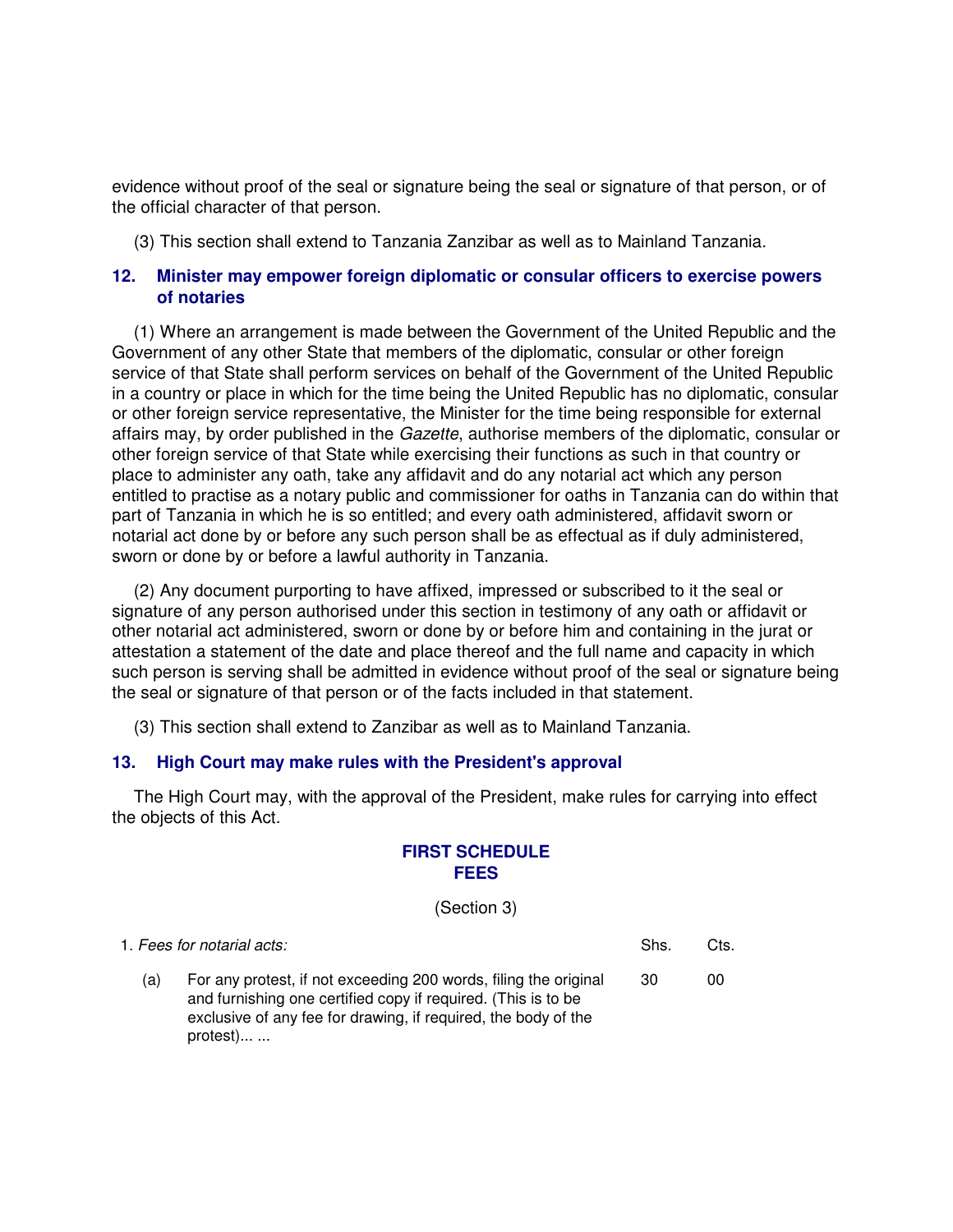| (b) | If the protest exceeds 200 words, for every additional 100<br>words, or part thereof                                                                                                                                                 | 4              | 00   |
|-----|--------------------------------------------------------------------------------------------------------------------------------------------------------------------------------------------------------------------------------------|----------------|------|
| (c) | For administering an oath, or receiving a declaration or<br>affirmation without attestation of signature                                                                                                                             | $\overline{c}$ | 00   |
| (d) | For administering an oath or receiving a declaration or<br>affirmation with attestation of signature                                                                                                                                 | 10             | 00   |
| (e) | For every exhibit relating to item (d)                                                                                                                                                                                               | 1              | 00   |
| (f) | For attesting a signature, or administering an oath or receiving<br>a declaration or affirmation, for the purpose of obtaining relief<br>from income tax                                                                             | $\overline{c}$ | 00   |
| (g) | For each signature attested by a notary public in any document<br>not otherwise provided for                                                                                                                                         | 8              | 00   |
| (h) | For certifying a copy of any document, if not exceeding 100<br>words                                                                                                                                                                 | 4              | 00   |
| (i) | If the document or part of a document exceeds 100 words, for<br>every additional 100 words or part thereof                                                                                                                           | $\overline{c}$ | 00   |
| (j) | For directing search for, or obtaining, from a public record<br>office or elsewhere, extracts from local registers, or copies of<br>wills, deeds, or other matters, in addition to expenses incurred<br>and any fees for attestation | 8              | 00   |
| (k) | For affixing notarial signature and seal, if required, to any<br>document not otherwise provided for in this schedule                                                                                                                | 8              | 00   |
| (1) | For every notary public seal affixed to a document, packet or<br>article, when no signature is required                                                                                                                              | 8              | 00   |
| (m) | Any other notarial act not specified above                                                                                                                                                                                           | 10             | 00   |
|     | 2. Fees which may be levied by Commissioners for Oaths:                                                                                                                                                                              | Shs.           | Cts. |
| (a) | For taking an affidavit or declaration                                                                                                                                                                                               | 2              | 00   |
| (b) | For every exhibit to an affidavit or declaration                                                                                                                                                                                     | 1              | 00   |
| (c) | For attending to administer an oath or affirmation or to take a<br>declaration elsewhere than at the office or place of business of<br>the commissioner for oaths, in addition to expenses incurred<br>and the ordinary fee thereof  | 10             | 00   |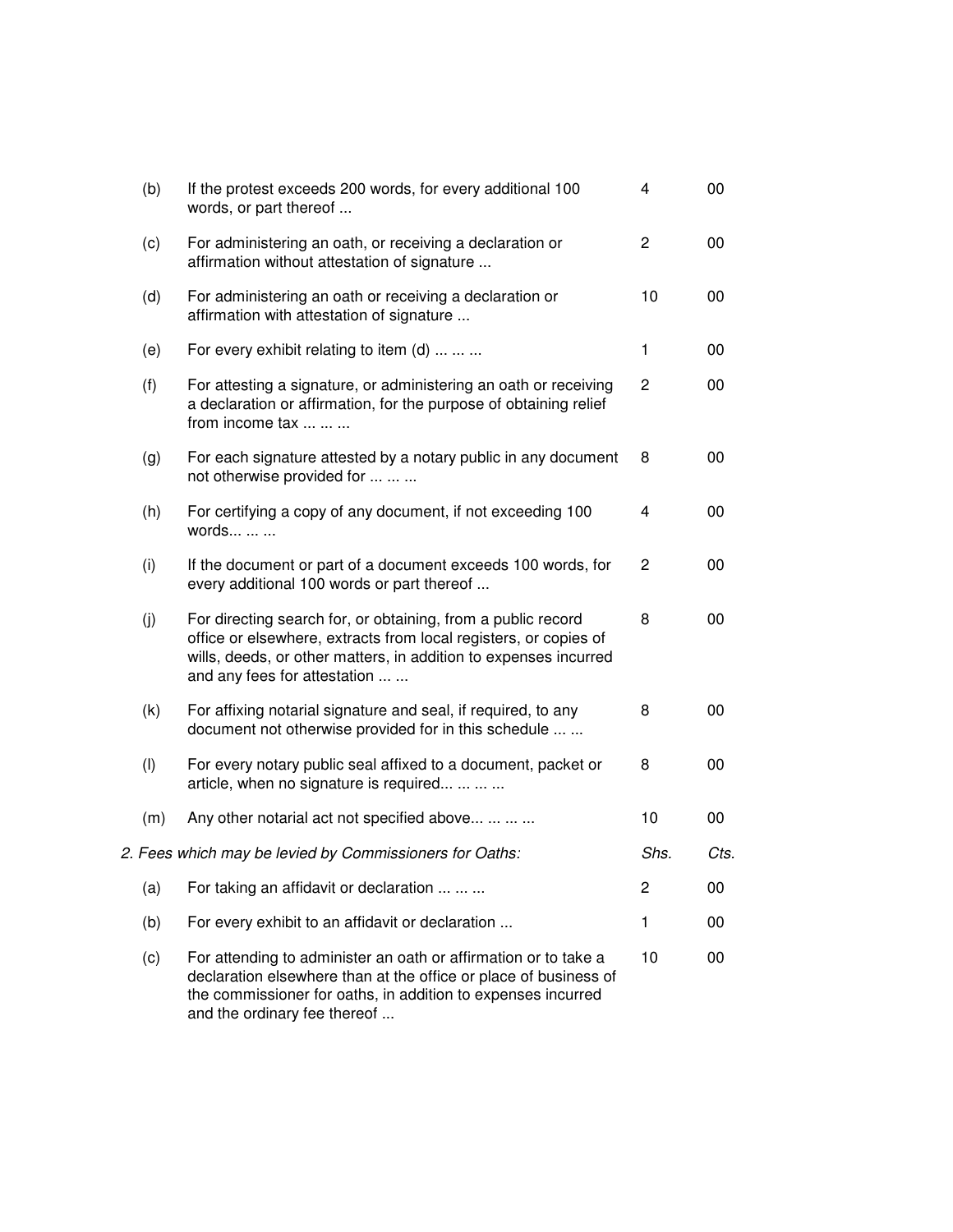# **SECOND SCHEDULE FORM OF CERTIFICATE**

# THE NOTARIES PUBLIC AND COMMISSIONERS FOR OATHS ACT (CAP. 12)

# THE HIGH COURT OF TANZANIA

(Section 4(1))

 Certificate to practise as a Notary Public and Commissioner for Oaths in Mainland Tanzania.

 It is hereby certified that ........................................................................................... has this day been admitted to practise as a Notary Public and Commissioner for Oaths in Mainland Tanzania.

This Certificate expires on the 31st December, 20........ unless renewed.

Registrar of the High Court

Fee paid Shs. 60.00.

Renewed until .............................

Fee paid Shs. 40.00

20.... (L.S)

Registrar of the High Court

(Repeat form of renewal as often as required.)

# **THIRD SCHEDULE FEES FOR CERTIFICATES**

(Section 9)

|     |                                                                                                           | Shs. | Cts. |
|-----|-----------------------------------------------------------------------------------------------------------|------|------|
| (a) | Fee payable on application for a certificate to practise as a<br>Notary Public and Commissioner for Oaths | 60   | 00   |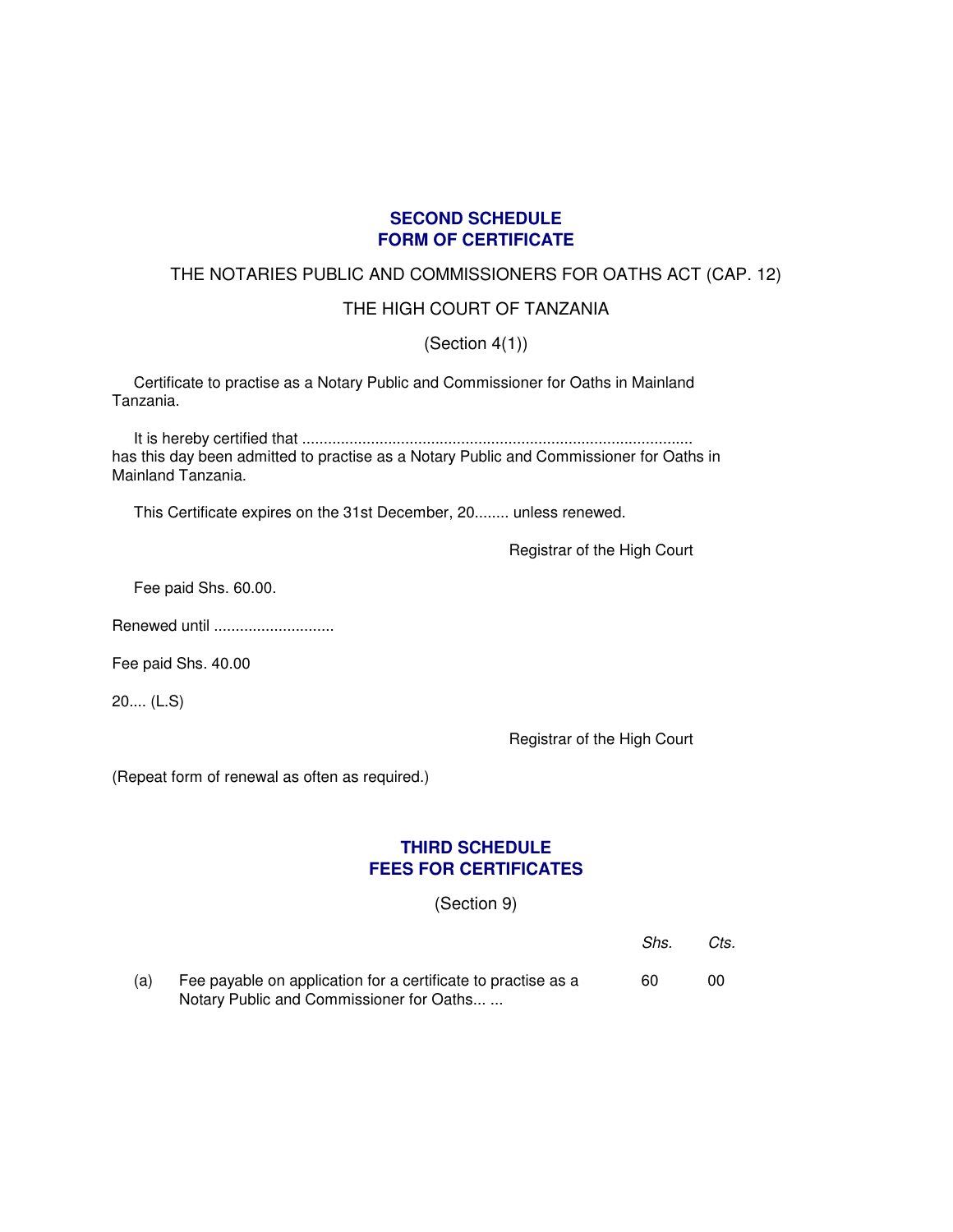| (b) | Fee payable on each annual application for renewal of the<br>certificate                  | 40 | იი |
|-----|-------------------------------------------------------------------------------------------|----|----|
| (C) | Fee payable on application for lost, destroyed or mutilated<br>certificate to be replaced | 10 | 00 |